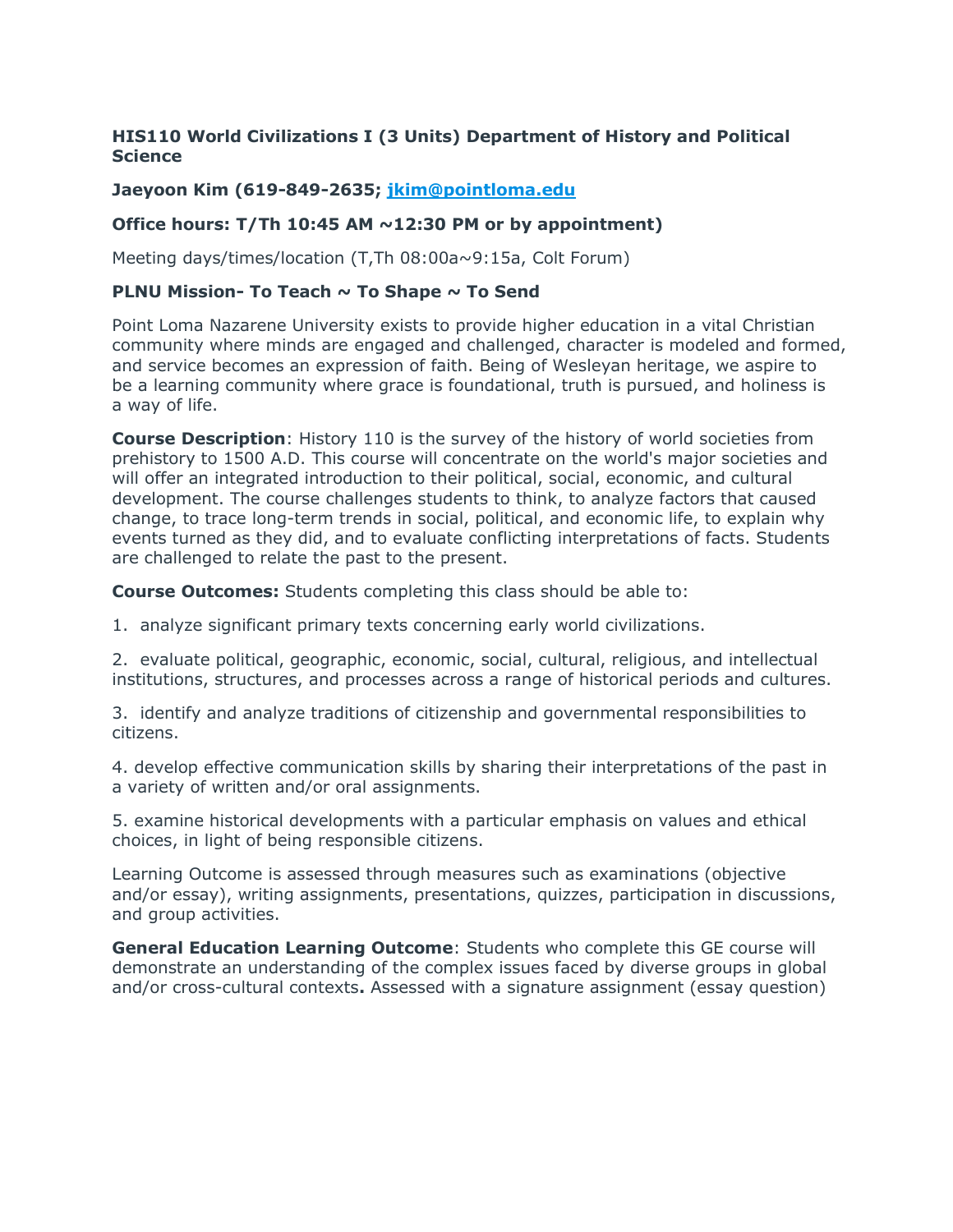### **Required Texts:**

Jaeyoon Kim, *Essentials, Links, and Influences: Timeless Readings from World Civilizations to 1500* (Revised First Edition),Cognella, 2015

Robert van Gulik, *Judge Dee at Work: Eight Chinese Detective Stories* (University of Chicago Press).

John P. McKay, *A History of World Societies, Volume 1* (Bedford/St. Martin's), Any edition is OK.

**Format:** The general format of this course will be lectures, discussions, and films on each class. Regular class attendance and, for most students, energetic note taking are required. I am a firm believer that listening and note taking are important and overlooked skills in the educational experience. For each lecture, I will identify a number of **key terms**, which should help to highlight the most significant points of the lecture. These terms, taken cumulatively, are the building blocks of important analytical skills and you will be tested on them. During lecture, you are encouraged to ask questions. If you miss a lecture, then you need to copy the notes from one of your classmates.

## **Course Policies**

This class will follow the academic policies of PLNU as outlined in the Student Handbook and the Undergraduate Catalog.

**Academic Accommodations**: While all students are expected to meet the minimum standards for completion of this course as established by the instructor, students with disabilities may require academic adjustments, modifications or auxiliary aids/services. At Point Loma Nazarene University (PLNU), these students are requested to register with the Disability Resource Center (DRC), located in the Bond Academic Center. (DRC@pointloma.edu or 619-849-2486). The DRC's policies and procedures for assisting such students in the development of an appropriate academic adjustment plan (AP) allows PLNU to comply with Section 504 of the Rehabilitation Act and the Americans with Disabilities Act. Section 504 (a) prohibits discrimination against students with special needs and guarantees all qualified students equal access to and benefits of PLNU programs and activities. After the student files the required documentation, the DRC, in conjunction with the student, will develop an AP to meet that student's specific learning needs. The DRC will thereafter email the student's AP to all faculty who teach courses in which the student is enrolled each semester. The AP must be implemented in all such courses.

If students do not wish to avail themselves of some or all of the elements of their AP in a particular course, it is the responsibility of those students to notify their professor in that course. PLNU highly recommends that DRC students speak with their professors during the first two weeks of each semester about the applicability of their AP in that particular course and/or if they do not desire to take advantage of some or all of the elements of their AP in that course.

**Academic Honesty:** Please remember that your greatest contributions to this course are your own original thoughts and words. "Academic Honesty" means that you should have integrity in all that you do in this course. Plagiarism, copying, and cheating in any form is dishonest and undermines your ability to learn the material.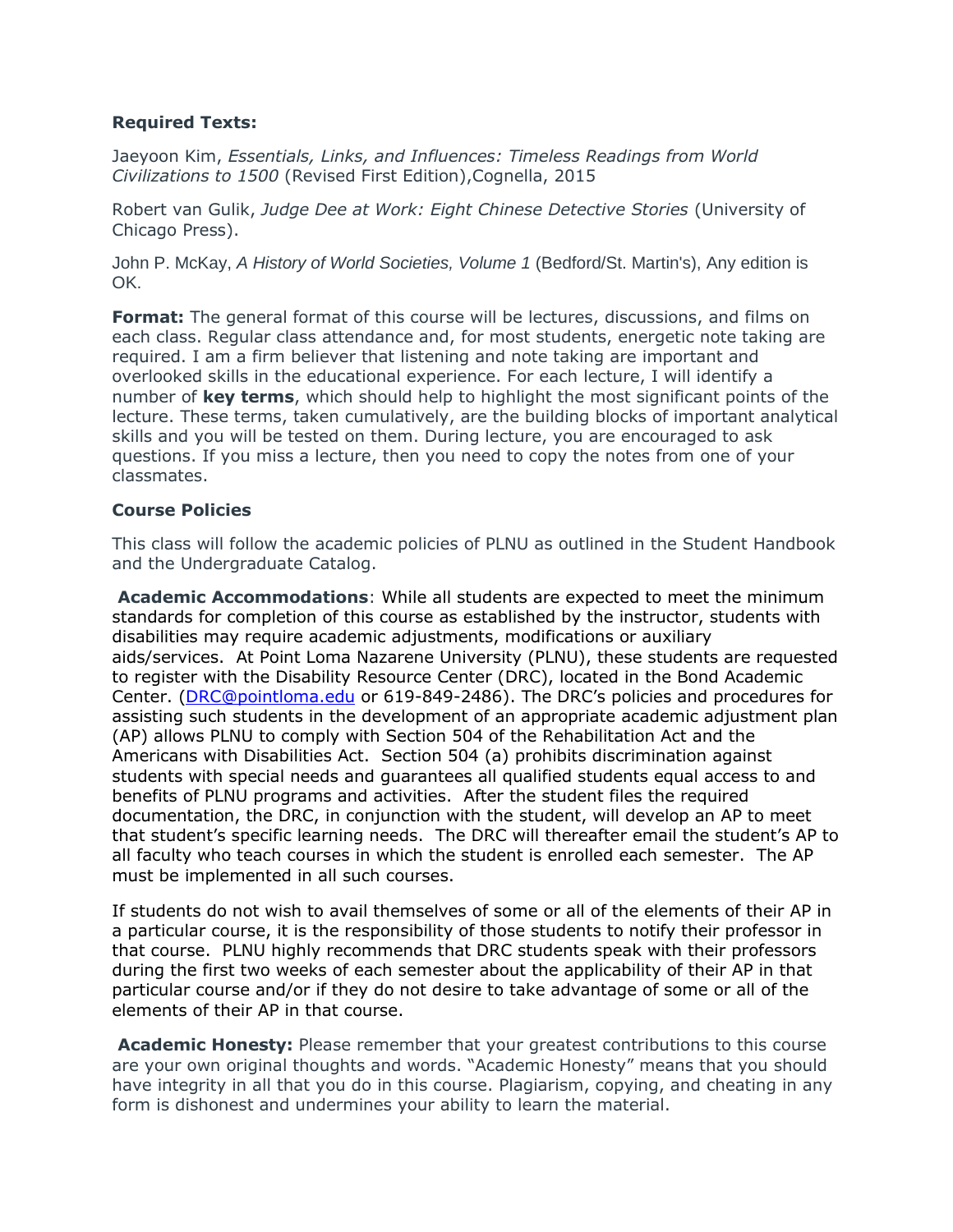Students should demonstrate academic honesty by doing original work and by giving appropriate credit to the ideas of others. As explained in the university catalog, academic dishonesty is the act of presenting information, ideas, and/or concepts as one's own when in reality they are the results of another person's creativity and effort. Violations of university academic honesty include cheating, plagiarism, falsification, aiding the academic dishonesty of others, or malicious misuse of university resources. A faculty member who believes a situation involving academic dishonesty has been detected may assign a failing grade for a) that particular assignment or examination, and/or b) the course following the procedure in the university catalog. Students may appeal also using the procedure in the university catalog. See Academic Policies for further information.

**Attendance and Participation**: Your regular presence in class will help you succeed and will make our class discussions more fruitful. Therefore, you are strongly encouraged to attend all of the class sessions and to arrive on time. Regular and punctual attendance at all classes is considered essential to optimum academic achievement. If the student is absent from more than 10 percent of class meetings, the faculty member has the option of filing a written report which may result in deenrollment. If the absences exceed 20 percent, the student may be de-enrolled without notice. If the date of de-enrollment is past the last date to withdraw from a class, the student will be assigned a grade of W or WF consistent with university policy in the grading section of the catalog. See Academic Policies in the (undergrad/graduate as appropriate) academic catalog.

**FERPA Policy:** In compliance with federal law, neither PLNU student ID nor social security numbers should be used in publicly posted grades or returned sets of assignments without student written permission. This class will meet the federal requirements by distributing all grades and papers individually. Also in compliance with FERPA, you will be the only person given information about your progress in this class unless you have designated others to receive it in the "Information Release" section of the student portal. See Policy Statements in the undergrad academic catalog.

**Final Examination Policy:** Successful completion of this class requires taking the final examination on its scheduled day. The final examination schedule is posted on the Class Schedules site. No requests for early examinations or alternative days will be approved.

**Classroom Courtesy and Etiquette:** A respectful and professional attitude towards one's classmates and the classroom in general is expected. Leaving class early without notice is not allowed since it disrupts the learning environment of the class. Cell phones are particularly unwelcome and must be turned off at all times.

#### **Course Grading, Exams, and Assignments:**

**Class Participation (150 Points):** You are expected to engage with weekly readings carefully and critically and participate actively in class discussions. Failure to attend class and participate in discussion will result in a deduction from your final grade. You should use the weekly term assignments and assigned readings from your texts as guides for discussion. Students should bring their assignments and readings to the class.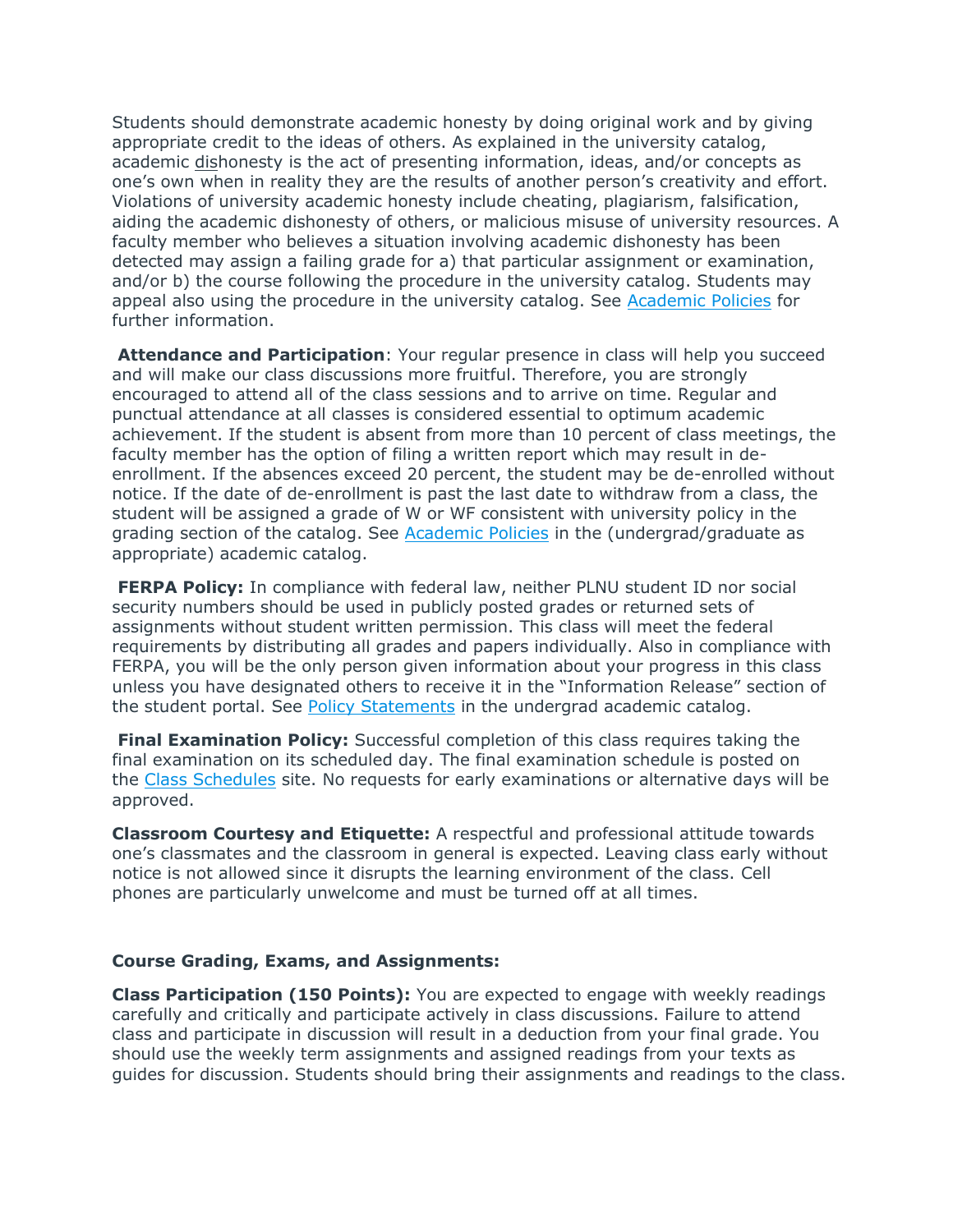**Journal Assignment (100 Points):** The purpose of this journal is to help you keep track of how historical events portrayed within the primary documents and to help you prepare for the class. You are to write journals analyzing assigned documents from your textbook (Essentials, Links, and Influences) each week. Your journal will be useful for discussions throughout the semester. You need to keep your journal current, as I will check them periodically, so that I can see how you perceive the class materials. Please bring your journal and textbook to every class.

**Map Quizz (100 Points):** There will be a map quiz in class. You will be asked to identify specific places on an outline map from a list of places handed out in class ahead of time.

**Book Review Group Presentation-Reconstruction of the Past (150 Points):** You will need to read a *Judge Dee at Work: Eight Chinese Detective Stories* for your book review group presentation. Your group presentation should be based mostly on the *Judge Dee at Work* on reconstruction. You could use supplemental sources such as your textbook, history books, or internet sources to support your presentation. But your presentation **must be** based on the historical sources, and you must include one page of **citations.** You prove your presentation by giving examples drawn from historical materials. So your presentation **must quote or bring examples from your book and from valid historical sources**. A good presentation must be based on historical evidence. Any presentation without proper citation form will fail.

**Examinations (500 Points): 2** exams will be presented during the semester. Each examination will include:

a) An objective section consisting of multiple-choice based mostly upon the readings from the text and from your lectures.

b) An identification essay section in which students are called upon to identify and analyze the historical significance five items in at least one Full paragraph each.

c)  $1$ <sup>st</sup> exam worth 200 points and  $2^{nd}$  worth 300 points.

**Make-ups:** Make-up examinations, quizzes, and assignments are both burdensome on me and unfair to the remainder of the class, and for both reasons make-ups are not readily given. Exceptions for good cause are allowed, but you should be prepared to provide written verification of any incident preventing you from not taking an exam on the designated day. Make-up exams may have a different format from the original one.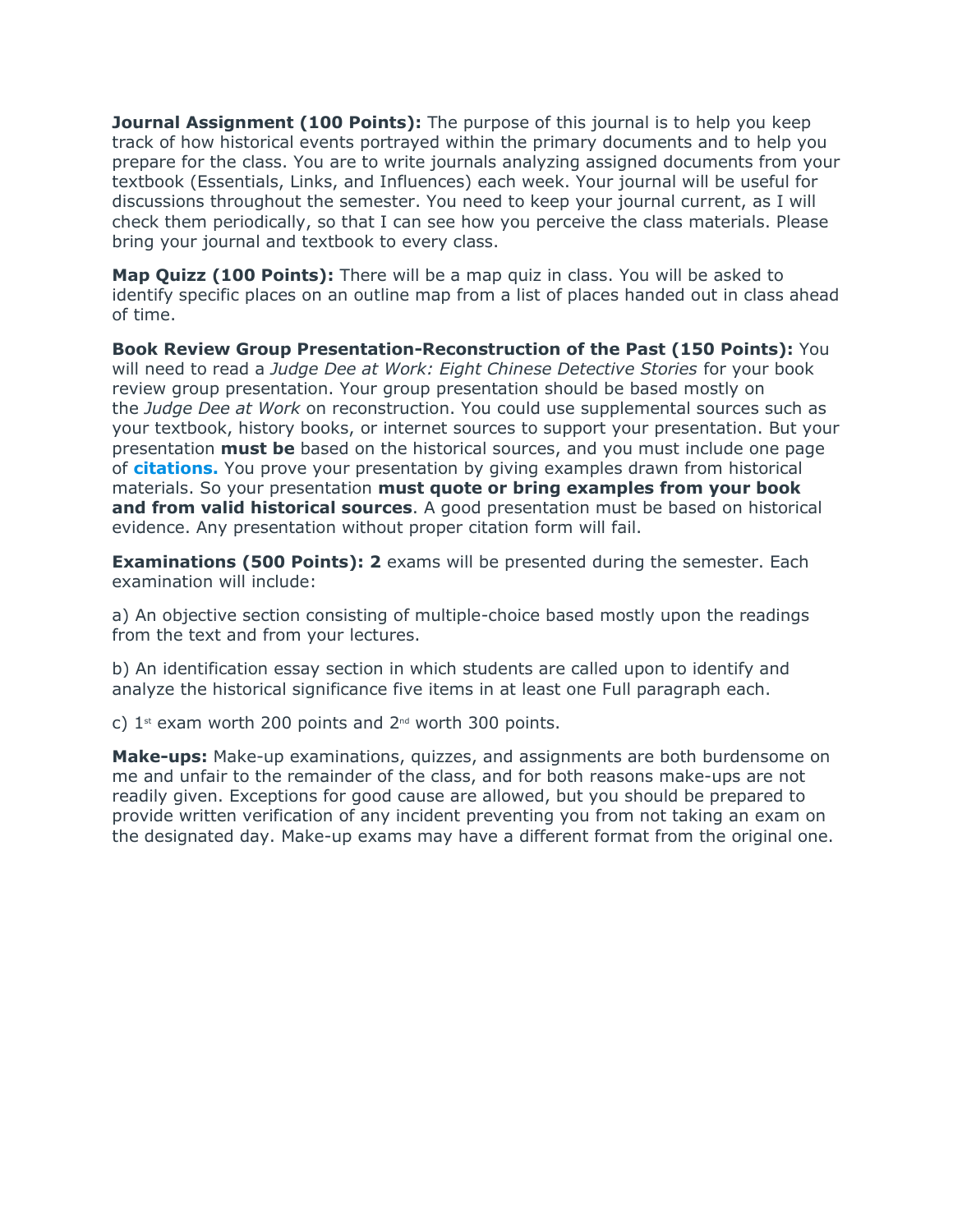# World Civilizations I

| <b>Topic</b>                     | Readings                    | Assignments               |
|----------------------------------|-----------------------------|---------------------------|
| Week One (Th. 09/05)             |                             |                           |
| Introduction to the course       |                             |                           |
| What is History and Why?         |                             |                           |
| Week Two (T. 9/10)               | Chapter 1                   | Journal 1 Due (Chapter 1) |
| <b>Mesopotamian Civilization</b> |                             |                           |
| Egypt                            |                             |                           |
| Week Two (Th. 9/12)              | Chapter 1                   |                           |
| <b>Empires in Near East</b>      |                             |                           |
| Early Indian Society             |                             |                           |
| <b>Week Three (T. 9/17)</b>      | Chapter 2 and 3             | Journal 2 Due             |
| Early Indian Society             |                             | (Chapter $2~3$ )          |
| Early China                      |                             |                           |
| Week Three (Th. 9/19)            | HWS Chapter 3               |                           |
| Early China                      |                             |                           |
| <b>Week Four (T. 9/24)</b>       | Chapter 3 and 4             | <b>Map Quiz</b>           |
| Early China                      | Map Quiz                    |                           |
| <b>Greek Experience</b>          |                             |                           |
| Week Four (Th. 9/26)             | Chapter 4                   | Journal 3 Due             |
| Greek Experience                 |                             | (Chapter $4 \approx 5$ )  |
|                                  |                             |                           |
| <b>Week Five (T. 10/01)</b>      | Chapter 5                   |                           |
| The Pax Romana                   |                             |                           |
| Week Five (Th. 10/03)            | Chapter 5                   |                           |
| The Pax Romana                   |                             |                           |
| <b>Week Six (T. 10/08)</b>       | Chapter 6                   | Journal 4 Due             |
| East Asia and Buddhism           |                             | (Chapter $6 \approx 7$ )  |
| Week Six (Th. 10/10)             | Chapter 6                   |                           |
| East Asia and Buddhism           |                             |                           |
| <b>Week Seven (T. 10/15)</b>     | Chapter 7                   |                           |
| <b>Europe and Christianity</b>   |                             |                           |
| Week Seven (Th. 10/17)           | Chapter 7                   |                           |
| Europe                           |                             |                           |
| <b>Week Eight (T. 10/22)</b>     | 1 <sup>st</sup> Examination | (Week $1$ ~Week 7)        |
|                                  |                             |                           |
| <b>Week Eight (Th. 10/24)</b>    | Chapter 8                   | Journal 5 Due             |
| Faith of Islam                   |                             | (Chapter 8, 9, 10)        |
| <b>Week Nine (T. 10/29)</b>      | <b>Group Presentation</b>   | <b>Group Presentation</b> |
| <b>Week Nine (Th. 10/31)</b>     | <b>Group Presentation</b>   | <b>Group Presentation</b> |
| Week Ten (T. 11/05)              | <b>Group Presentation</b>   | <b>Group Presentation</b> |
| <b>Week Ten (Th. 11/7)</b>       | <b>Group Presentation</b>   | <b>Group Presentation</b> |
| Week Eleven (T 11/12)            | Chapter 8                   |                           |
| Faith of Islam                   |                             |                           |
| Week Eleven (Th 11/14)           | Chapter 9                   |                           |
| African Kingdom                  | Chapter 10, 11              |                           |